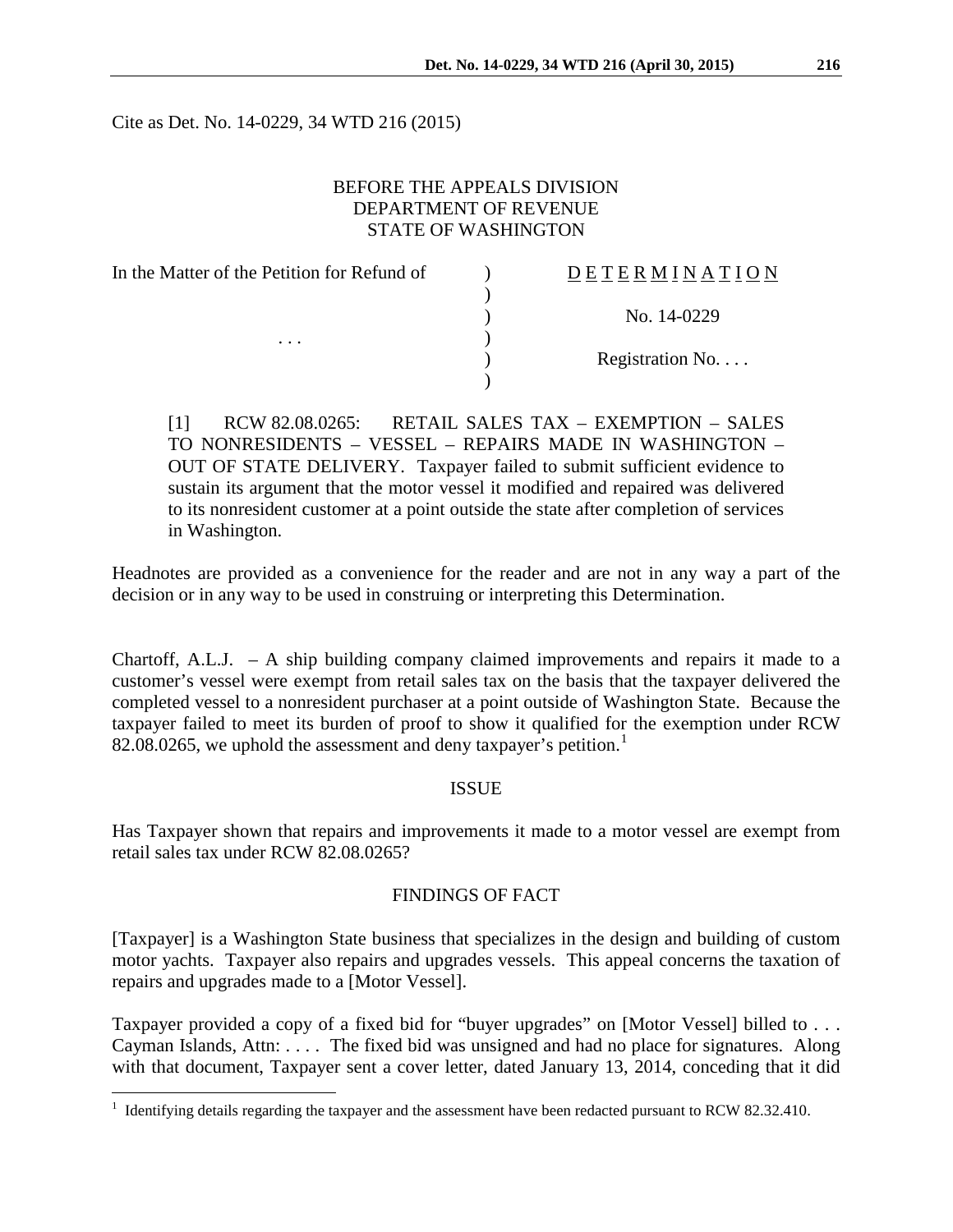not know the purchaser's address. The terms of the fixed bid were a total cost of \$. . . with 50 percent to be paid as a deposit and the remaining 50 percent to be paid upon completion. The fixed bid listed the costs of the improvements to be made, but did not show a charge for retail sales tax.

Taxpayer performed repairs and improvements to [Motor Vessel] at Taxpayer's facilities in . . . Washington which Taxpayer completed in 2011, totaling \$. . . . Taxpayer sent one invoice to [Yacht Broker] and sent a second invoice showing that same name and "new owner-. . . Guy" with an address of . . . Russia. The Department of Revenue's Audit Division (Audit) believed that the email address belonged to . . . a yacht broker [in] Washington. The vessel sale was brokered by the [Yacht Broker] and listed by the brokerage as being located in . . . Washington. . . . Taxpayer provided copies of two wire transfers; the first was received on September 13, 2011 showing payment of \$. . . from a bank account in . . . Switzerland and the second was received on December 12, 2011 showing payment of \$. . . from the same Swiss bank account. Neither copy of the wire transfers showed the name of the transferor. Taxpayer contends that the foreign bank wire transfers show that the purchaser was a nonresident.

Taxpayer provided a copy of the vessel registration application form for the [Motor Vessel] that Taxpayer contends also shows the purchaser was a nonresident. The form listed [Motor Vessel]'s owner . . . and an address for the company in Grand Cayman; the contact person listed was [Vessel Registrant]. [Vessel Registrant] stated on the form that he owned 64 shares of the vessel . . . and that he was the sole director of [Motor Vessel] Limited. He signed the application's Company/Body Corporate Delaration on behalf of [Motor Vessel] Limited on September 9, 2011. Taxpayer did not provide a copy of the actual Grand Cayman vessel registration for the [Motor Vessel].

Taxpayer provided two letters from [a Yacht Service]. The first letter, dated March 9, 2013, was signed by [Delivery Captain]. It stated that he "served as delivery captain aboard the [Motor Vessel], Cayman Island registry  $\# \dots$  and did depart around 0700 from  $\dots$ , Washington to  $\dots$ California." The letter further stated that the first port of call was . . . Oregon and that "[o]n Dec 21<sup>st</sup> my crew of one and myself disembarked [Motor Vessel] with the owners remaining onboard and returned to Washington." The second letter, dated December 12, 2013 and also signed by [Delivery Captain], sought to "clarify the details of [the] delivery of the vessel '[Motor Vessel].'" [Delviery Captain] stated that he was an independent contractor and that Taxpayer hired him to deliver the [Motor Vessel] to its owner, [Vessel Registrant], and that "[d]elivery of foreign owned vessels outside Washington waters is industry practice." The letter also stated "My instructions were to transfer control of (deliver the vessel) outside of Washington waters, which I did." Taxpayer did not provide a copy of a contract of carriage or other written agreement between itself and [the Yacht Service] pertaining to the delivery of [Motor Vessel].

Taxpayer was audited for the period August 1, 2009 through June 30, 2012. Audit requested from Taxpayer the contract for repair and improvement services, the vessel delivery contract, and proof of who paid [Delivery Captain]; Audit did not receive the documents it requested. Audit concluded that the repairs and improvements were not exempt from retail sales tax and on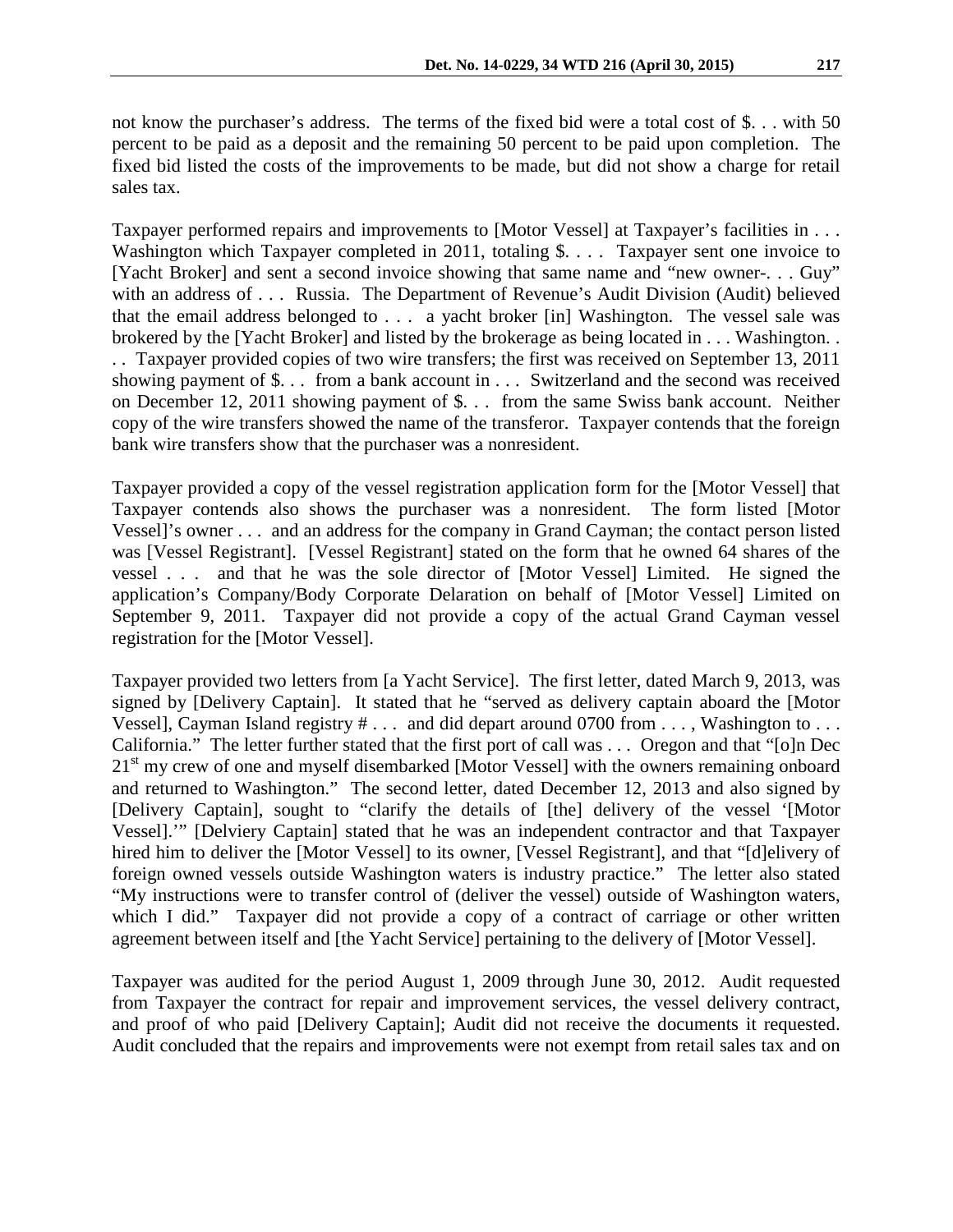January 3, [2](#page-2-0)013 issued an assessment totaling \$.  $\ldots$   $\frac{2}{3}$  Taxpayer paid the balance of the assessment in full as of May 6, 2013 and filed an appeal on July 31, 2013.

Taxpayer argues that the repairs and improvements are exempt from retail sales tax because Taxpayer, through an independent contractor, delivered the vessel to a nonresident at a point outside of the state.

# ANALYSIS

Washington law imposes retail sales tax on every retail sale in this state. RCW 82.08.020. A "retail sale" is defined under RCW 82.04.050(2) to include:

. . . the sale of or charge made for tangible personal property consumed and/or for labor and services rendered in respect to the following:

(a) The installing, repairing, cleaning, altering, imprinting, or improving of tangible personal property of or for consumers . . .

RCW 82.04.050(2)(a).

However, RCW 82.08.0265 provides the following exemption to the retail sales tax:

Exemptions — Sales to nonresidents of tangible personal property which becomes a component of property of the nonresident by installing, repairing, etc. — Labor and services for installing, repairing, etc.

The tax levied by RCW 82.08.020 shall not apply to sales to nonresidents of this state for use outside of this state of tangible personal property which becomes a component part of any machinery or other article of personal property belonging to such nonresident, in the course of installing, repairing, cleaning, altering, or improving the same and also sales of or charges made for labor and services rendered in respect to any installing, repairing, cleaning, altering, or improving, of personal property of or for a nonresident, but this section shall apply only when the seller agrees to, and does, deliver the property to the purchaser at a point outside this state, or delivers the property to a common or bona fide private carrier consigned to the purchaser at a point outside this state.

RCW 82.08.0265 (emphasis added).

 $\overline{a}$ 

Exemption statutes are construed in favor of taxation strictly against the taxpayer and the taxpayer has the burden of establishing its right to a tax exemption. *See [Sacred Heart Medical](https://web2.westlaw.com/find/default.wl?mt=108&db=661&tc=-1&rp=%2ffind%2fdefault.wl&findtype=Y&ordoc=2000377054&serialnum=1997222412&vr=2.0&fn=_top&sv=Split&tf=-1&pbc=611E5AC8&rs=WLW14.04)  Center v. Dep't of Revenue,* [88 Wn.App. 632, 637, 946 P.2d 409 \(1997\).](https://web2.westlaw.com/find/default.wl?mt=108&db=661&tc=-1&rp=%2ffind%2fdefault.wl&findtype=Y&ordoc=2000377054&serialnum=1997222412&vr=2.0&fn=_top&sv=Split&tf=-1&pbc=611E5AC8&rs=WLW14.04) Here, Taxpayer must prove the essential elements of an exempt outbound sale under RCW 82.08.0265 which are:

Taxpayer agreed to deliver the vessel upon which it performed services

- 1. to an out-of-state purchaser,
- 2. at a point outside this state, OR

<span id="page-2-0"></span><sup>&</sup>lt;sup>2</sup> The January 3, 2013 assessment was comprised of \$... retail sales tax, \$... Retailing B&O tax, and \$... interest for a total of  $\$\ldots$ .